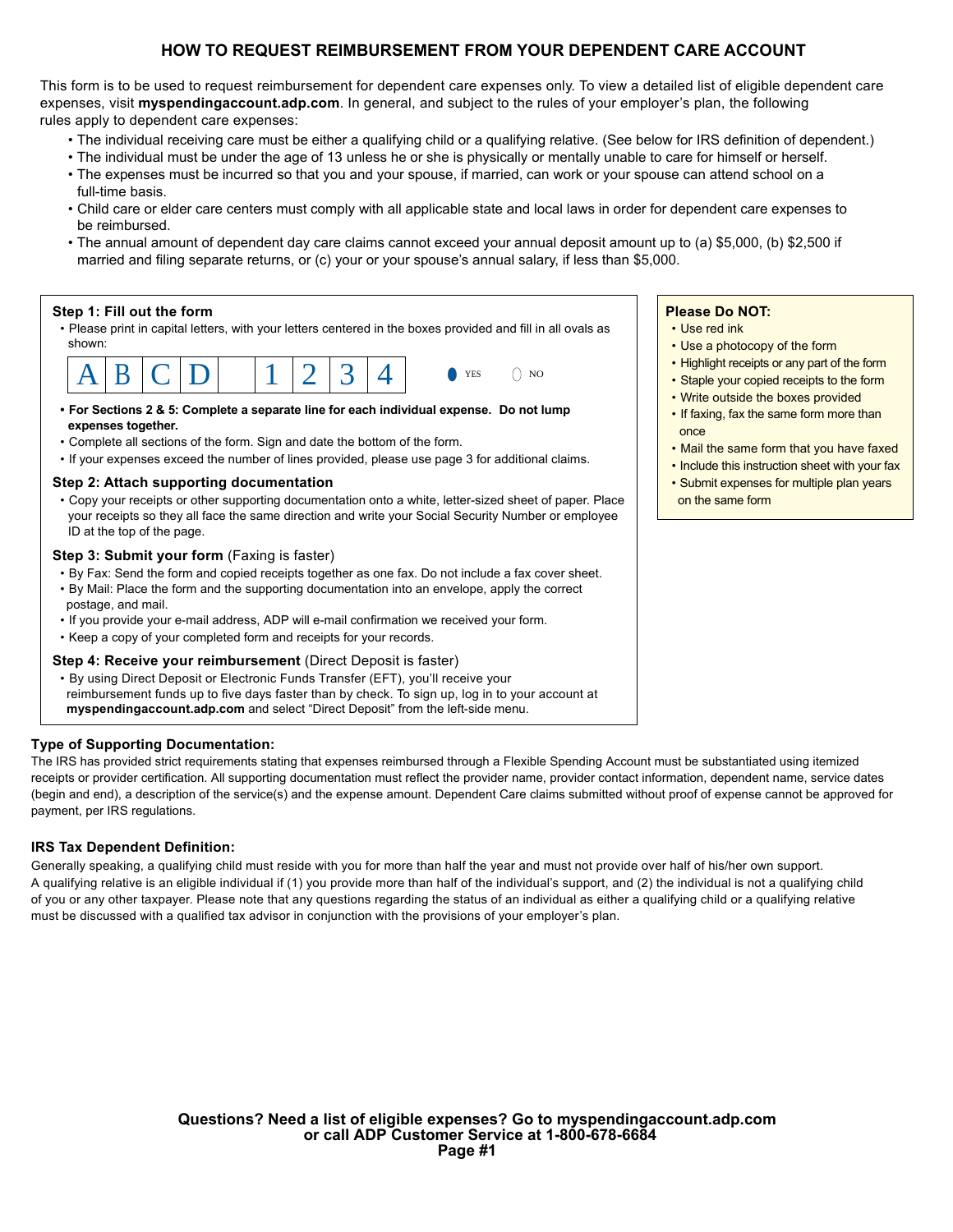

## **REIMBURSEMENT FORM – DEPENDENT CARE EXPENSES**

**Use only CAPITAL LETTERS, completely fill in ovals,**

**and don't use red ink.**

**FAX TO: 1-866-643-2219 TOLL FREE For additional expenses, please use next page.**



#### **SECTION 1: YOUR INFORMATION**

| SOCIAL SECURITY NUMBER OR EMPLOYEE ID (NO DASHES) |                                                                                        |  |  |  |                                                                                                                                                                                                                                                                                     |  |  |                                        |  |  |          |  | <b>COMPANY NAME</b>    |  |                                                                                                                                                                                   |                               |    |             |              |                                              |                   |  |                |  |
|---------------------------------------------------|----------------------------------------------------------------------------------------|--|--|--|-------------------------------------------------------------------------------------------------------------------------------------------------------------------------------------------------------------------------------------------------------------------------------------|--|--|----------------------------------------|--|--|----------|--|------------------------|--|-----------------------------------------------------------------------------------------------------------------------------------------------------------------------------------|-------------------------------|----|-------------|--------------|----------------------------------------------|-------------------|--|----------------|--|
|                                                   |                                                                                        |  |  |  |                                                                                                                                                                                                                                                                                     |  |  |                                        |  |  |          |  |                        |  |                                                                                                                                                                                   |                               |    |             |              |                                              |                   |  |                |  |
|                                                   |                                                                                        |  |  |  |                                                                                                                                                                                                                                                                                     |  |  |                                        |  |  |          |  |                        |  |                                                                                                                                                                                   |                               |    |             |              |                                              |                   |  |                |  |
|                                                   | <b>EMPLOYEE LAST NAME</b>                                                              |  |  |  |                                                                                                                                                                                                                                                                                     |  |  |                                        |  |  |          |  | EMPLOYEE HOME ZIP CODE |  |                                                                                                                                                                                   |                               |    |             | FOR ADP ONIY |                                              |                   |  |                |  |
|                                                   |                                                                                        |  |  |  |                                                                                                                                                                                                                                                                                     |  |  |                                        |  |  |          |  |                        |  |                                                                                                                                                                                   |                               |    |             |              |                                              |                   |  |                |  |
|                                                   |                                                                                        |  |  |  |                                                                                                                                                                                                                                                                                     |  |  |                                        |  |  |          |  |                        |  |                                                                                                                                                                                   |                               |    |             |              |                                              |                   |  |                |  |
|                                                   | <b>EMPLOYEE EMAIL</b>                                                                  |  |  |  |                                                                                                                                                                                                                                                                                     |  |  |                                        |  |  |          |  |                        |  |                                                                                                                                                                                   |                               |    |             |              | DAYTIME PHONE # (AREA CODE FIRST, NO DASHES) |                   |  |                |  |
|                                                   |                                                                                        |  |  |  |                                                                                                                                                                                                                                                                                     |  |  |                                        |  |  |          |  |                        |  |                                                                                                                                                                                   |                               |    |             |              |                                              |                   |  |                |  |
|                                                   |                                                                                        |  |  |  | <b>SECTION 2: YOUR DEPENDENT CARE EXPENSES</b>                                                                                                                                                                                                                                      |  |  |                                        |  |  |          |  |                        |  |                                                                                                                                                                                   |                               |    |             |              |                                              |                   |  |                |  |
| EXPENSE 1                                         |                                                                                        |  |  |  |                                                                                                                                                                                                                                                                                     |  |  |                                        |  |  |          |  |                        |  |                                                                                                                                                                                   |                               |    |             |              |                                              |                   |  |                |  |
|                                                   |                                                                                        |  |  |  |                                                                                                                                                                                                                                                                                     |  |  |                                        |  |  |          |  |                        |  |                                                                                                                                                                                   |                               |    |             |              | REQUESTED AMOUNT (DOLLARS . CENTS)           |                   |  |                |  |
|                                                   | START DATE OF SERVICE (MMDDYY)<br>PROVIDER TAX ID OR SSN (ENTER ALL 9's IF TAX-EXEMPT) |  |  |  |                                                                                                                                                                                                                                                                                     |  |  |                                        |  |  |          |  |                        |  |                                                                                                                                                                                   |                               |    |             |              |                                              |                   |  |                |  |
|                                                   |                                                                                        |  |  |  |                                                                                                                                                                                                                                                                                     |  |  |                                        |  |  |          |  |                        |  |                                                                                                                                                                                   |                               | \$ |             |              |                                              |                   |  |                |  |
|                                                   | END DATE OF SERVICE (MMDDYY)                                                           |  |  |  |                                                                                                                                                                                                                                                                                     |  |  |                                        |  |  |          |  |                        |  |                                                                                                                                                                                   |                               |    |             |              |                                              |                   |  |                |  |
|                                                   |                                                                                        |  |  |  |                                                                                                                                                                                                                                                                                     |  |  | RECEIPT ATTACHED?                      |  |  | $()$ YES |  | () NO                  |  |                                                                                                                                                                                   |                               |    |             |              |                                              |                   |  |                |  |
|                                                   |                                                                                        |  |  |  |                                                                                                                                                                                                                                                                                     |  |  |                                        |  |  |          |  |                        |  |                                                                                                                                                                                   |                               |    |             |              | DEPENDENT #1 DATE OF BIRTH (MMDDYYYY)        |                   |  |                |  |
|                                                   | DEPENDENT #1 NAME                                                                      |  |  |  |                                                                                                                                                                                                                                                                                     |  |  |                                        |  |  |          |  |                        |  |                                                                                                                                                                                   |                               |    |             |              |                                              |                   |  |                |  |
|                                                   |                                                                                        |  |  |  |                                                                                                                                                                                                                                                                                     |  |  |                                        |  |  |          |  |                        |  |                                                                                                                                                                                   |                               |    |             |              |                                              |                   |  |                |  |
|                                                   |                                                                                        |  |  |  |                                                                                                                                                                                                                                                                                     |  |  |                                        |  |  |          |  |                        |  |                                                                                                                                                                                   |                               |    |             |              | DEPENDENT #2 DATE OF BIRTH (MMDDYYYY)        |                   |  |                |  |
|                                                   |                                                                                        |  |  |  |                                                                                                                                                                                                                                                                                     |  |  |                                        |  |  |          |  |                        |  |                                                                                                                                                                                   |                               |    |             |              |                                              |                   |  |                |  |
|                                                   |                                                                                        |  |  |  |                                                                                                                                                                                                                                                                                     |  |  |                                        |  |  |          |  |                        |  |                                                                                                                                                                                   |                               |    |             |              |                                              |                   |  |                |  |
|                                                   |                                                                                        |  |  |  |                                                                                                                                                                                                                                                                                     |  |  |                                        |  |  |          |  |                        |  |                                                                                                                                                                                   |                               |    |             |              | DEPENDENT #3 DATE OF BIRTH (MMDDYYYY)        |                   |  |                |  |
|                                                   |                                                                                        |  |  |  |                                                                                                                                                                                                                                                                                     |  |  |                                        |  |  |          |  |                        |  |                                                                                                                                                                                   |                               |    |             |              |                                              |                   |  |                |  |
| AFFIDAVIT:                                        |                                                                                        |  |  |  |                                                                                                                                                                                                                                                                                     |  |  |                                        |  |  |          |  |                        |  |                                                                                                                                                                                   |                               |    |             |              |                                              |                   |  |                |  |
|                                                   |                                                                                        |  |  |  | Your day care provider only needs to sign this if you do not have supporting documentation, such as an itemized receipt.<br>I hereby certify that I provided adult or child day care services to the above individuals in accordance with the amounts and dates that are requested. |  |  |                                        |  |  |          |  |                        |  |                                                                                                                                                                                   |                               |    |             |              |                                              |                   |  |                |  |
|                                                   |                                                                                        |  |  |  |                                                                                                                                                                                                                                                                                     |  |  |                                        |  |  |          |  |                        |  |                                                                                                                                                                                   |                               |    |             |              |                                              |                   |  |                |  |
|                                                   | PROVIDER'S SIGNATURE                                                                   |  |  |  |                                                                                                                                                                                                                                                                                     |  |  |                                        |  |  |          |  |                        |  |                                                                                                                                                                                   |                               |    | <b>DATE</b> |              |                                              |                   |  |                |  |
|                                                   |                                                                                        |  |  |  | <b>SECTION 3: CERTIFICATION</b> Please read Certification Statement thoroughly before signing.                                                                                                                                                                                      |  |  |                                        |  |  |          |  |                        |  |                                                                                                                                                                                   |                               |    |             |              |                                              |                   |  |                |  |
|                                                   | I hereby certify that:                                                                 |  |  |  |                                                                                                                                                                                                                                                                                     |  |  |                                        |  |  |          |  |                        |  |                                                                                                                                                                                   |                               |    |             |              |                                              |                   |  |                |  |
|                                                   |                                                                                        |  |  |  | . I have read and understand the instructions on page one.<br>• The information contained within this form is correct.                                                                                                                                                              |  |  |                                        |  |  |          |  |                        |  |                                                                                                                                                                                   | FAX: 1-866-643-2219 Toll Free |    |             |              |                                              |                   |  |                |  |
|                                                   | seek reimbursement by any other plan.                                                  |  |  |  |                                                                                                                                                                                                                                                                                     |  |  |                                        |  |  |          |  |                        |  | MAIL: ADP Spending Accounts<br>· I have not received reimbursement previously for these expenses from my Flexible Spending Account or any other plan and will not<br>PO Box 34700 |                               |    |             |              |                                              |                   |  |                |  |
|                                                   | less than \$5,000.                                                                     |  |  |  | • The total of any reimbursed dependent day care expenses does not exceed my or my spouse's earned income (W-2 Pay) for the year, if                                                                                                                                                |  |  |                                        |  |  |          |  |                        |  |                                                                                                                                                                                   |                               |    |             |              | Louisville, KY 40232                         |                   |  |                |  |
|                                                   | I understand that:                                                                     |  |  |  |                                                                                                                                                                                                                                                                                     |  |  |                                        |  |  |          |  |                        |  |                                                                                                                                                                                   |                               |    |             |              | PHONE: 1-800-678-6684                        |                   |  |                |  |
|                                                   |                                                                                        |  |  |  | • Reimbursement is not a guarantee that this payment is tax free.<br>· Reimbursement of dependent day care expenses will reduce and may eliminate completely my ability to claim a dependent day care                                                                               |  |  |                                        |  |  |          |  |                        |  |                                                                                                                                                                                   |                               |    |             |              |                                              |                   |  |                |  |
|                                                   | credit on my personal income tax return.                                               |  |  |  | • Dependent day care expenses reimbursed through this account cannot be used as a dependent day care credit on my personal tax return.                                                                                                                                              |  |  |                                        |  |  |          |  |                        |  |                                                                                                                                                                                   |                               |    |             |              |                                              |                   |  |                |  |
|                                                   |                                                                                        |  |  |  | I hereby authorize release of payment through my Flexible Spending Account.                                                                                                                                                                                                         |  |  |                                        |  |  |          |  |                        |  |                                                                                                                                                                                   |                               |    |             |              |                                              |                   |  |                |  |
|                                                   | under my Flexible Spending Account.                                                    |  |  |  | I hereby authorize ADP or its representatives to obtain necessary information from all dependent day care providers and other agencies or organizations to consider the claim for reimbursement                                                                                     |  |  |                                        |  |  |          |  |                        |  | Date (MMDDYY)                                                                                                                                                                     |                               |    |             |              |                                              |                   |  |                |  |
|                                                   |                                                                                        |  |  |  |                                                                                                                                                                                                                                                                                     |  |  |                                        |  |  |          |  |                        |  |                                                                                                                                                                                   |                               |    |             |              |                                              |                   |  | <b>ZDZCZRZ</b> |  |
|                                                   | Employee Signature                                                                     |  |  |  |                                                                                                                                                                                                                                                                                     |  |  |                                        |  |  |          |  |                        |  |                                                                                                                                                                                   |                               |    |             |              |                                              |                   |  |                |  |
|                                                   |                                                                                        |  |  |  |                                                                                                                                                                                                                                                                                     |  |  | USE AN ORIGINAL FORM (NOT A PHOTOCOPY) |  |  |          |  |                        |  |                                                                                                                                                                                   |                               |    |             |              |                                              | <b>Reset Form</b> |  |                |  |

USE AN ORIGINAL FORM (NOT A PHOTOCOPY)